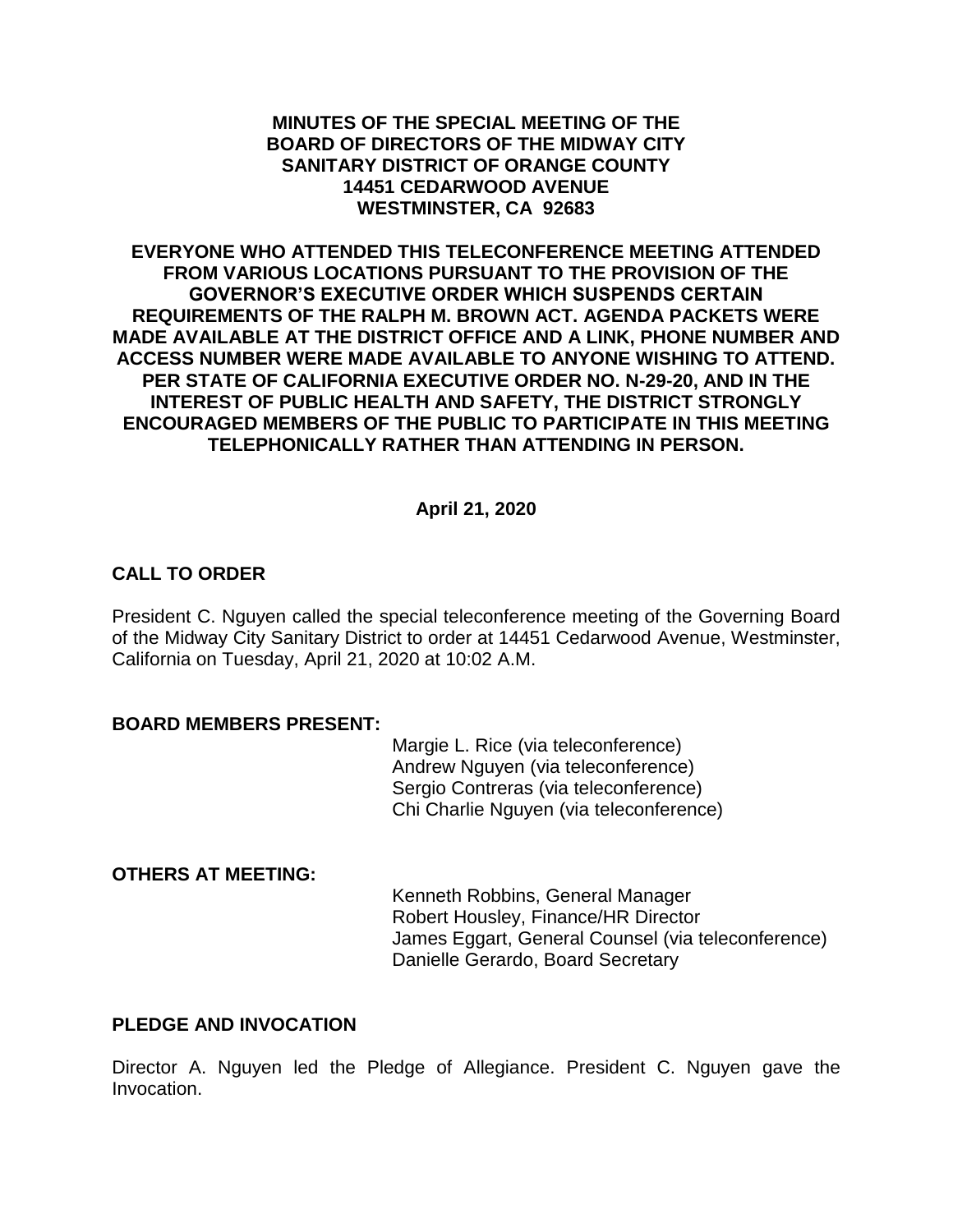#### **PUBLIC COMMENTS**

None

# **APPROVAL OF THE MINUTES OF THE SPECIAL MEETING OF APRIL 9, 2020** *(Roll Call Vote)*

A motion was made by Director A. Nguyen, seconded by President C. Nguyen, to approve the minutes of the special meeting of April 9, 2020. The motion was approved by the following 4-0 roll call vote:

AYES: S. Contreras, A. Nguyen, C. Nguyen and M. Rice NAYS: ABSTAIN: ABSENT:

### **APPROVAL OF EXPENDITURES**

A. Demands in the amount of \$ 725,061.19 *(Roll Call Vote)*

| #                   | CK#   | Date | <b>AMOUNT</b> | <b>VENDOR</b>                                | <b>MEMO</b>                                                                    |
|---------------------|-------|------|---------------|----------------------------------------------|--------------------------------------------------------------------------------|
|                     |       |      |               |                                              |                                                                                |
| 1<br>$\overline{2}$ | 11331 | 4/2  | \$<br>435.07  | CHECKS:<br><b>Bodyworks Equipment, Inc.</b>  | Restock Heil parts, hydraulic tubes & rollers                                  |
| 3                   | 11332 | 4/2  | \$            | 816.00 CRC Cloud                             | Maintenance & Support-April 2020                                               |
| 4                   | 11333 | 4/2  | \$            | 2.923.52 Daniel's Tire Service               | Tires for refuse trucks and 425's for NG12                                     |
| 5                   | 11334 | 4/2  | \$            | 28.49 DIRECTV                                | Service for April 2020                                                         |
| 6                   | 11335 | 4/2  | \$            | 2,901.60 HB Staffing                         | Temporary Employee Week Ending 02/19 & 3/29                                    |
| 7                   | 11336 | 4/2  | \$            | 232.70 Los Angeles Freightliner              | Replacement sterring wheel & windshield washer tank                            |
| 8                   | 11337 | 4/2  | \$            | 1,000.00 SFG Retirement Plan Consulting      | Advisory Fees for 457(b) and OBRA Plans for Q1 2020                            |
| 9                   | 11338 | 4/2  | \$            | 300.00 Digital Deployment (Streamline)       | Website Monthly Member Fee-April 2020                                          |
| 10                  | 11339 | 4/2  | \$            | 29.80 Underground Service Alert/SC           | (12) New Tickets for March 2020<br><b>District Credit Cards</b>                |
| 11                  | 11340 | 4/2  | \$            | 4,512.74 US Bank Corporate Payment           |                                                                                |
| 12                  | 11341 | 4/10 | \$            | 1,470.00 Ayala's Car Wash                    | Fleet wash 3/30, 3/31, 4/2, 4/6                                                |
| 13                  | 11342 | 4/10 | \$            | 2,894.95 Bodyworks Equipment, Inc.           | Restock hydraulic cylinder, cam followers & cushion kits for Heil system       |
| 14                  | 11343 | 4/10 | \$            | 898.09 Wex Bank (Chevron)                    | Fuel Credit Card for March 2020                                                |
| 15                  | 11344 | 4/10 | \$<br>529.71  | Cintas                                       | Uniform Services for 4/2 & 4/9                                                 |
| 16                  | 11345 | 4/10 | \$            | 170.46 City of Westminster                   | Water Service for Feb/Mar 2020 (District Offices, Maint. Shop, Wash Rack)      |
| 17                  | 11346 | 4/10 | \$            | 114,957.84 CR Transfer Incorporated          | Solid Waste and Organics Tonnage Fees 3/15/2020 through 3/31/2020              |
| 18                  | 11347 | 4/10 | \$            | 2.717.00 Daniel's Tire Service               | Re-stock tires for fleet (12)                                                  |
| 19                  | 11348 | 4/10 | \$            | 1,074.00 Frog Environmental, Inc.            | 2019-20 4Q Storm Watering Monitor Service; Storm water run-off samples 3/12/20 |
| 20                  | 11349 | 4/10 | \$            | 5,075.54 SoCal Gas                           | CNG Fuel for March 2020                                                        |
| 21                  | 11350 | 4/10 | \$            | 699.47 Hedman                                | <b>EDP Sianature Plate</b>                                                     |
| 22                  | 11351 | 4/10 | \$            | 297.26 Los Angeles Freightliner              | Restock windshield washer tanks for CCC trucks                                 |
| 23                  | 11352 | 4/10 | \$            | 746.74 Merchants Building Maintenance        | Janitorial Services for April 2020                                             |
| 24                  | 11353 | 4/10 | \$            | 474,453.75 Orange County Sanitation District | Permit Fees for March 2020 (MCSD 5% = \$24,971.25)                             |
| 25                  | 11354 | 4/10 | \$            | 114.00 Remington Pure                        | March 2020 Water Filtration                                                    |
| 26                  | 11355 | 4/10 | \$            | 147.00 Rutan & Tucker, LLP                   | Personnel Legal Services for March 2020                                        |
| 27                  | 11356 | 4/10 | \$            | 123.71 TrucPar Company                       | Restock brake cleaner & electrical tape                                        |
| 28                  | 11357 | 4/10 | \$            | 750.00 So. Cal. Arborists                    | (9) Shrubs, (6) pigmy date palms, (9) king palms (10) fan palms                |
| 29                  | 11358 | 4/14 | \$            | 77.50 Advanced Gas Products                  | Compressed Gas, N.O.S. Cylinder Rental for March 2020                          |
| 30                  | 11359 | 4/14 | \$            | 236.27 AT&T Mobility                         | Cell Phone Service for April 2020                                              |
| 31                  | 11360 | 4/14 | \$            | 495.00 Ayala's Car Wash                      | Fleet wash 4/9, 4/13                                                           |
| 32                  | 11361 | 4/14 | \$            | 67.39 SoCal Gas                              | District Offices Usage Fees for March 2020                                     |
| 33                  | 11362 | 4/14 | \$            | 1,612.00 HB Staffing                         | Temporary Employee Services Week Ending 04/05/2020                             |
| 34                  | 11363 | 4/14 | \$            | 10,412.50 Pumpman                            | 3rd QrtrPump System Planned Preventative Maint for Four Lift Stations          |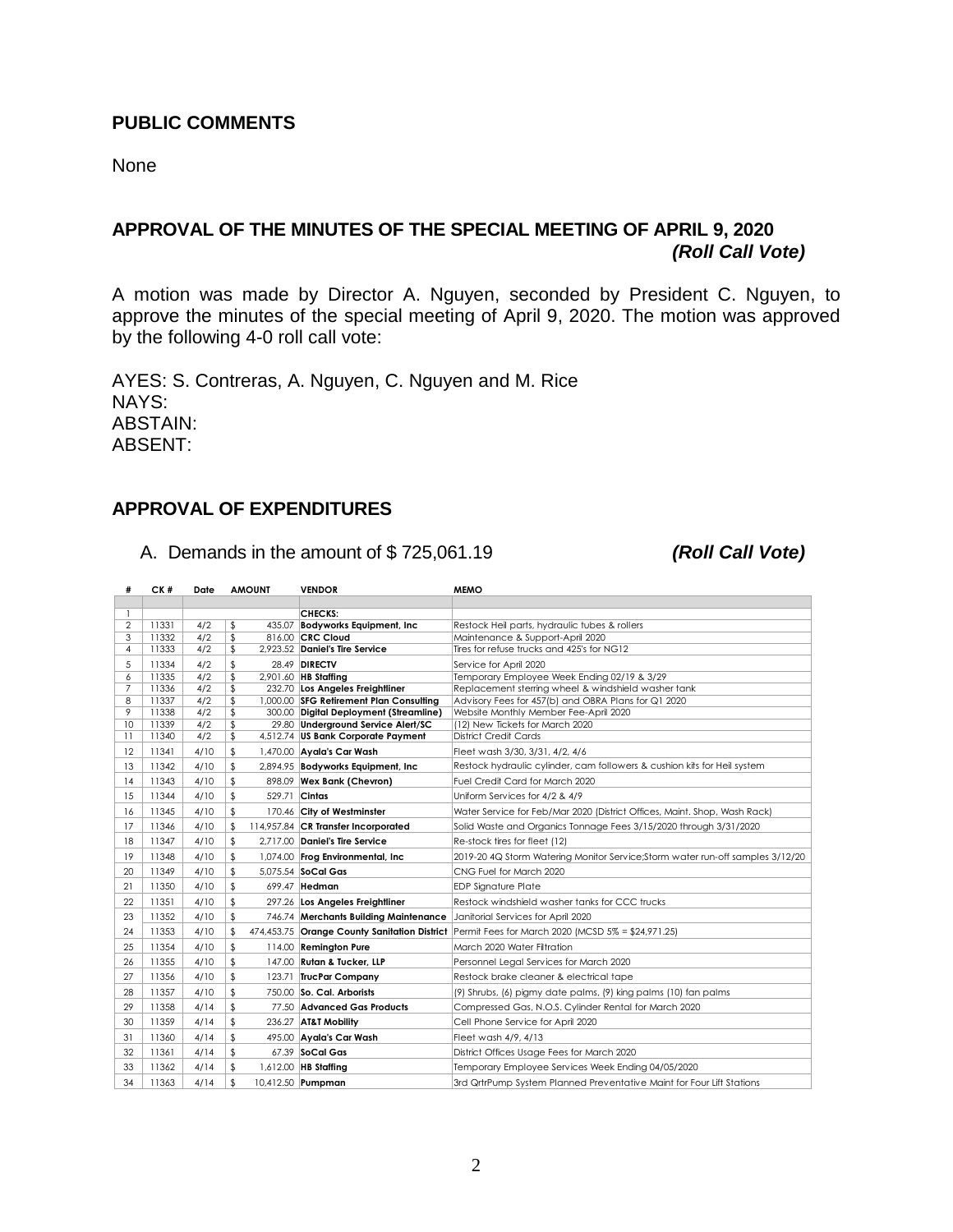| 35 | 11364      | 4/14 | \$  | 3.887.68 SRDMA           |                                                                          | Dental Insurance Premiums for March 2020            |  |
|----|------------|------|-----|--------------------------|--------------------------------------------------------------------------|-----------------------------------------------------|--|
| 36 | 11365      | 4/14 | \$  |                          | 23.95 SoCal Auto & Truck Parts Inc.                                      | Differential/hub lube for CCC & Macks               |  |
| 37 | 11366      | 4/14 | \$  |                          | 4,488.10 Truck Gears Incorporated                                        | NG-1 replacement parts for differential             |  |
| 38 | 11367      | 4/14 | \$  |                          | 12.14 TrucPar Company                                                    | NG-1 replacement parts for hydraulic fitting        |  |
| 39 | 11368      | 4/14 | \$  | 1,781.95 Verizon         |                                                                          | Internet Connection for April 2020                  |  |
| 40 |            |      | \$. |                          | 643.393.92 CHECKS SUBTOTAL                                               |                                                     |  |
| 41 |            |      |     |                          |                                                                          |                                                     |  |
| 42 |            |      |     |                          | <b>PAYROLL</b>                                                           |                                                     |  |
| 43 | <b>ACH</b> | 4/7  | \$  | 63,356.03 <b>Paychex</b> |                                                                          | Employee Payroll - Checks, Taxes, & Direct Deposits |  |
| 44 | <b>ACH</b> | 4/6  | \$  |                          | 3.552.59 Nationwide Retirement Solutions                                 | 457 Deferred Compensation (100% Paid By Employees)  |  |
| 45 | <b>ACH</b> | 4/6  |     |                          | 560.00 Nationwide Retirement Solutions                                   | 457 Roth (100% Paid By Employees)                   |  |
| 46 |            |      | \$  |                          | 67,468.62 ACH TRANSFERS SUBTOTAL                                         |                                                     |  |
| 47 |            |      |     |                          |                                                                          |                                                     |  |
| 48 |            |      |     |                          | <b>ACH PAYMENTS</b>                                                      |                                                     |  |
| 49 | <b>ACH</b> | 4/10 | \$  | 14.198.65 CalPERS        |                                                                          | Retirement Contributions for 3/23/2020-04/05/2020   |  |
| 50 |            |      | \$  |                          | 14.198.65 ACH TRANSFERS SUBTOTAL                                         |                                                     |  |
| 51 |            |      |     |                          |                                                                          |                                                     |  |
| 52 |            |      | \$  |                          | 725,061.19 TOTAL EXPENDITURES (HANDCUT, REGULAR, PAYROLL, ACH TRANSFERS) |                                                     |  |
| 53 |            |      |     |                          |                                                                          |                                                     |  |
| 54 |            |      |     |                          | <b>BANK TRANSFERS</b>                                                    |                                                     |  |
| 55 |            | 4/10 | \$. |                          | 200,000.00 Transfer Funds from Money Market to Checking Account          |                                                     |  |

A motion was made by Director M. Rice, seconded by Director S. Contreras, to approve the expenditures in the amount of \$ 725,061.19. The motion was approved by the following 4-0 roll call vote:

AYES: S. Contreras, A. Nguyen, C. Nguyen and M. Rice NAYS: ABSTAIN: ABSENT:

## **REPORTS**

## **Report of President**

President C. Nguyen stated that he thought it would be a good idea to do a public radio announcement on Vietnamese Radio to inform the public of current situation on the Board of Directors with Director Krippner's passing and to thank him for his service, the service changes at the District due to COVID-19 - such as the suspended bulky item program, cancelled clean up events, etc. and additional spending costs for the District due to the MRF being closed at CR&R. He asked for the Board's approval for him and the General Manager.

Director M. Rice stated that it should be on the agenda for the rest of the Board to approve.

General Counsel James Eggart suggested that it be agendized for Board review, discussion and approval.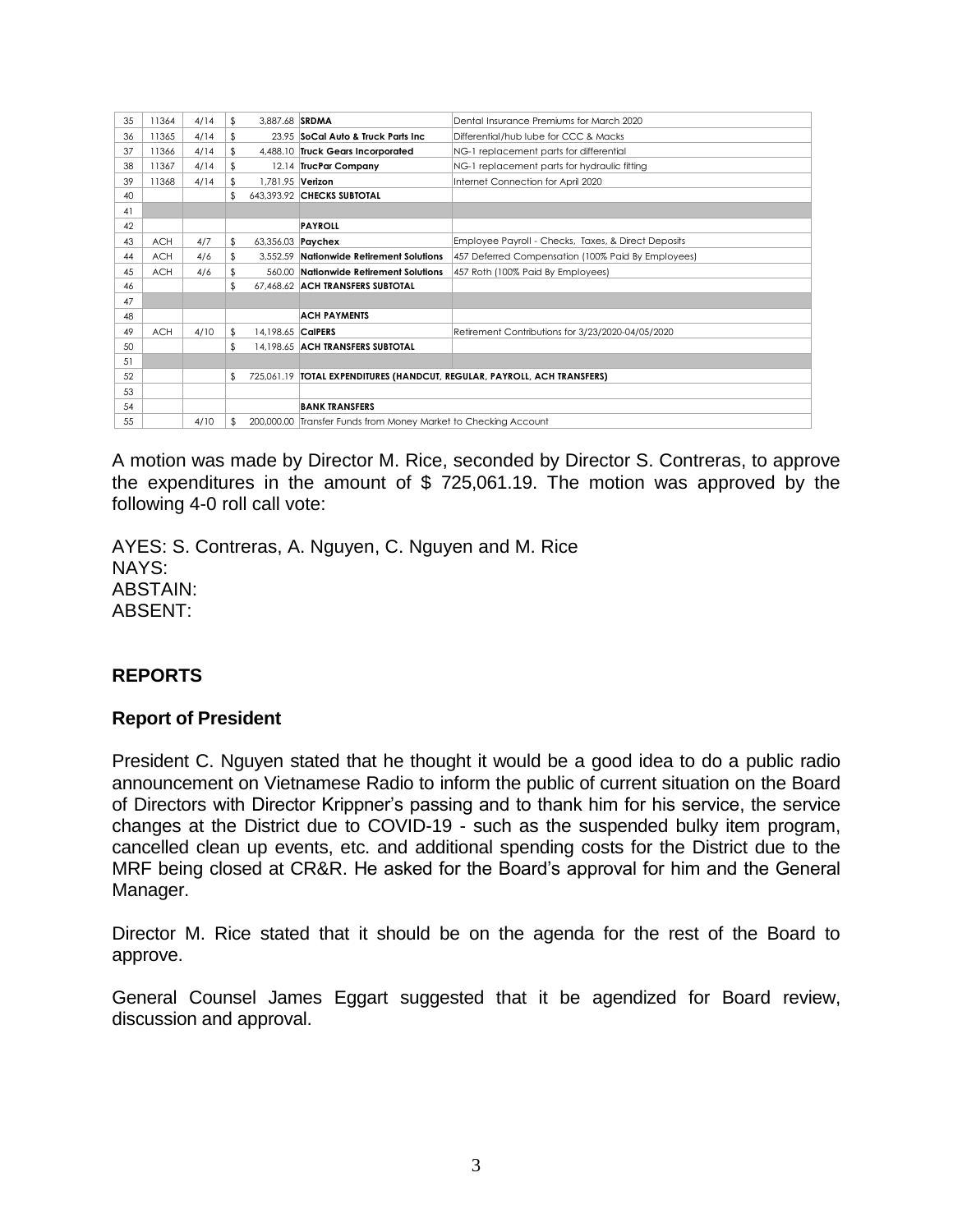### **Report of General Manager**

GM K. Robbins stated that he reached out to CR&R regarding possibly borrowing a front loader in order to pick up bulky items after the program is reinstated and possibly doing a large clean up event at the District. He has had phone inquiries as to the large volume of items that the District picks up while being a disadvantaged community.

Director M. Rice stated that she felt that this was the time to make changes to the bulky item program because there are people taking advantage of it.

GM K. Robbins reminded the Board that their 700 forms were due but that there was an extension granted until June 1, 2020.

### **CONSENT CALENDAR**

A. Approve and file the Treasurer's Investment Report for March 2020

*(Roll Call Vote)*

B. Approve the March 2020 Financial Reports and Budget Review for the Period of July 1, 2019 through March 31, 2020 *(Roll Call Vote)*

A motion was made by President C. Nguyen, seconded by Director A. Nguyen, to approve the Consent Calendar. The motion was approved by the following 4-0 roll call vote:

AYES: S. Contreras, A. Nguyen, C. Nguyen and M. Rice NAYS: ABSTAIN: ABSENT:

#### **OLD BUSINESS**

None

#### **NEW BUSINESS**

A. RESOLUTION NO. 2020-03 *(Roll Call Vote)*

A RESOLUTION NO. 2020-03 OF THE BOARD OF DIRECTORS OF THE MIDWAY CITY SANITARY DISTRICT OF ORANGE COUNTY, CALIFORNIA, ESTABLISHING A POLICY APPLICABLE TO DISTRICT DEPOSITS AND INVESTED FUNDS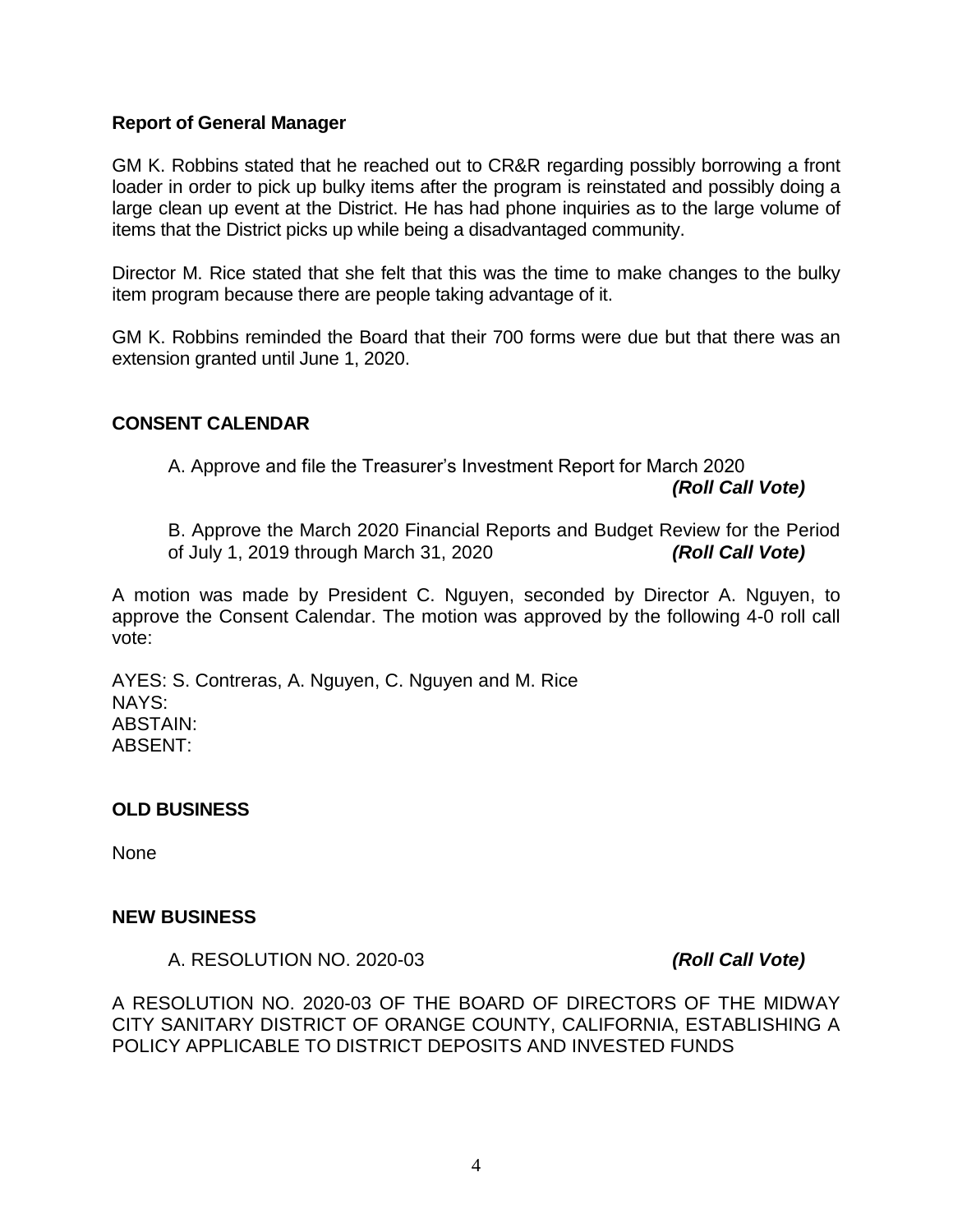A report of a summary of Staff's recommendation was provided and considered by the Board. A motion was made by Director M. Rice, seconded by Director A. Nguyen, to approve adoption of Resolution No. 2020-03, establishing Midway City Sanitary District's policy applicable to District deposits and invested funds as presented. The motion was approved by the following 4-0 roll call vote:

AYES: S. Contreras, A. Nguyen, C. Nguyen and M. Rice NAYS: ABSTAIN: ABSENT:

#### B. RESOLUTION NO. 2020-04 *(Roll Call Vote)*

A RESOLUTION NO. 2020-04 OF THE BOARD OF DIRECTORS OF THE MIDWAY CITY SANITARY DISTRICT OF ORANGE COUNTY, CALIFORNIA, APPROVING THE ANNUAL STATEMENT OF INVESTMENT POLICY FOR FISCAL YEAR 2020-2021 (JULY 1, 2020 THROUGH JUNE 30, 2021)

A report of a summary of Staff's recommendation was provided and considered by the Board. A motion was made by Director M. Rice, seconded by Director A. Nguyen, to approve adoption of Resolution No. 2020-04, establishing Midway City Sanitary District's investment policy as presented. The motion was approved by the following 4-0 roll call vote:

AYES: S. Contreras, A. Nguyen, C. Nguyen and M. Rice NAYS: ABSTAIN: ABSENT:

#### C. RESOLUTION NO. 2020-05 *(Roll Call Vote)*

A RESOLUTION NO. 2020-05 OF THE BOARD OF DIRECTORS OF THE MIDWAY CITY SANITARY DISTRICT OF ORANGE COUNTY, CALIFORNIA, ADOPTING THE 2020-2021 SALARY SCHEDULE

A report of a summary of Staff's recommendation was provided and considered by the Board. A motion was made by Director A. Nguyen, seconded by Director M. Rice, to approve adoption of Resolution No. 2020-05, adopting a District-wide salary schedule. The motion was approved by the following 4-0 roll call vote:

AYES: S. Contreras, A. Nguyen, C. Nguyen and M. Rice NAYS: ABSTAIN: ABSENT: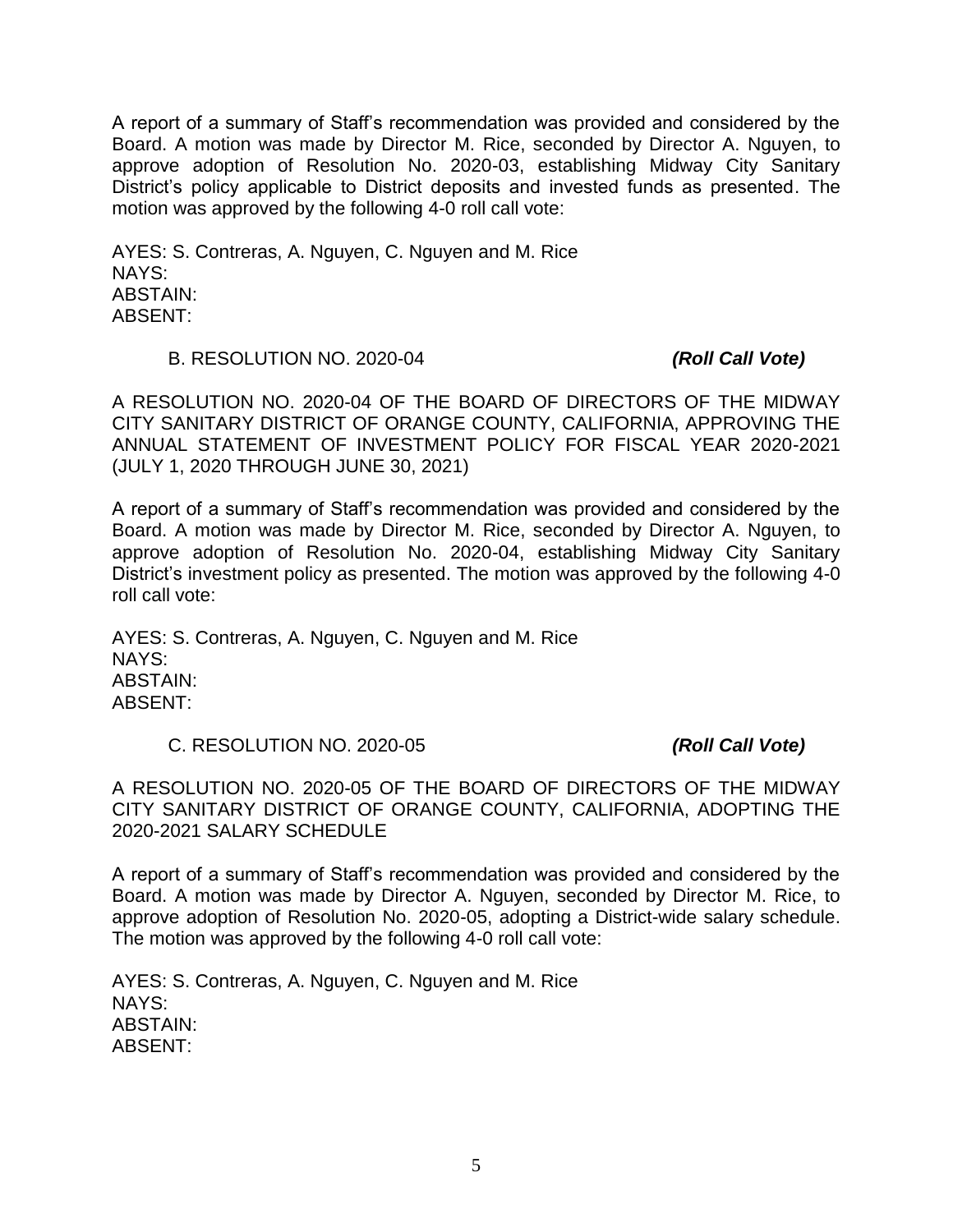D. Approval of Side Letter Agreement with American Federation of State, County and Municipal Employees, AFL-CIO Local 1734-01 ("AFSCME Local 1734") Re Retroactive One-Time Ad Hoc Payments for Midway City Sanitary District Represented Employees Working During the COVID-19 Pandemic *(Roll Call Vote)*

A report of a summary of Staff's recommendation was provided and considered by the Board. A motion was made by President C. Nguyen, seconded by Director S. Contreras, to approve and authorize the General Manager to execute the proposed side letter agreement with AFSCME Local 1734 for a retroactive one-time Ad Hoc payment for represented employees working during the COVID-19 pandemic. The motion was approved by the following 4-0 roll call vote:

AYES: S. Contreras, A. Nguyen, C. Nguyen and M. Rice NAYS: ABSTAIN: ABSENT:

## E. Consider Approval of RESOLUTION NO. 2020-06 *(Roll Call Vote)*

A RESOLUTION NO. 2020-06 OF THE BOARD OF DIRECTORS OF THE MIDWAY CITY SANITARY DISTRICT OF ORANGE COUNTY, CALIFORNIA, PROVIDING A STIPEND TO UNREPRESENTED EMPLOYEES WORKING DURING THE COVID-19 PANDEMIC

A report of a summary of Staff's recommendation was provided and considered by the Board. A motion was made by Director A. Nguyen, seconded by Director S. Contreras, to approve Resolution No. 2020-06, providing a stipend to unrepresented employees working during the COVID-19 pandemic. The motion was approved by the following 4-0 roll call vote:

AYES: S. Contreras, A. Nguyen, C. Nguyen and M. Rice NAYS: ABSTAIN: ABSENT:

F. Consider Approval of RESOLUTION NO. 2020-07 *(Roll Call Vote)*

A RESOLUTION NO. 2020-07 OF THE BOARD OF DIRECTORS OF THE MIDWAY CITY SANITARY DISTRICT OF ORANGE COUNTY, CALIFORNIA, SPECIFYING AND GIVING NOTICE PURSUANT TO GOVERNMENT CODE SECTION 1780(e) THAT THE REGULARLY SCHEDULED GENERAL DISTRICT ELECTION ON NOVEMBER 3, 2020 SHALL BE USED TO FILL A VACANT BOARD OF DIRECTOR POSITION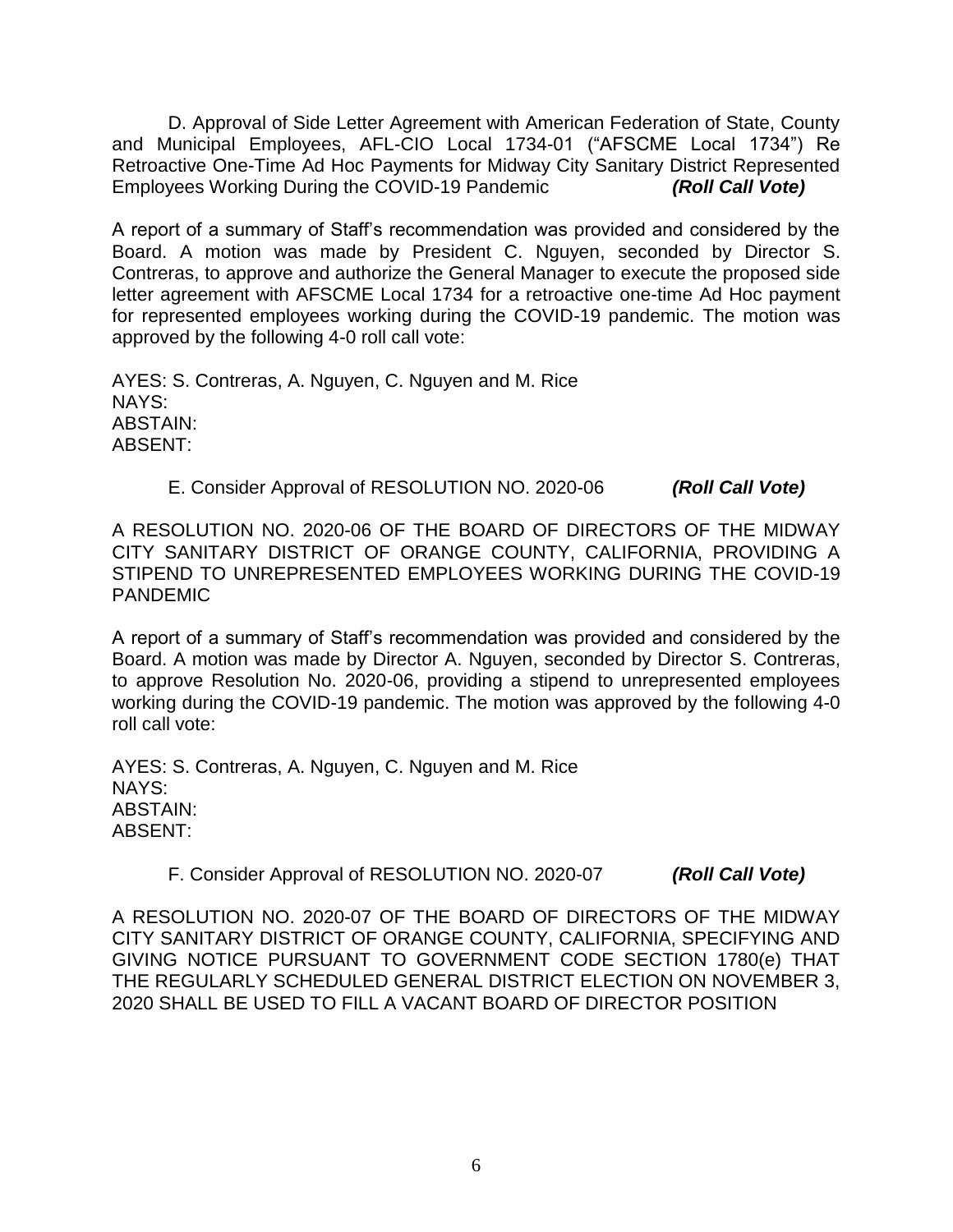General Counsel James Eggart stated that, per the Board's direction, he wrote a letter to County Counsel regarding the vacancy on the MCSD Board of Directors and had not yet received a response. He also prepared Resolution No. 2020-07 stating the Board's intent to fill that vacancy during the November general election.

A report of a summary of Staff's recommendation was provided and considered by the Board. A motion was made by Director M. Rice, seconded by Director S. Contreras, to adopt Resolution No. 2020-07 specifying and giving notice that the vacant Board position will be filled at the November 3, 2020 general District election. The motion was approved by the following 4-0 roll call vote:

AYES: S. Contreras, A. Nguyen, C. Nguyen and M. Rice NAYS: ABSTAIN: ABSENT:

## **INFORMATIONAL ITEMS**

None

# **BOARD CONCERNS/COMMENTS**

Director S. Contreras thanked the Board for supporting MCSD employees with the stipend and for approving Resolution No. 2020-07 which will allow the vacant Board position to be filled during the November general election in order for the process to be fair. He also thanked GM K. Robbins for everything during the pandemic.

Director A. Nguyen thanked everyone and stated that his wife was in the hospital due to a stroke.

Director M. Rice gave her condolences to Director A. Nguyen and said that she admired his strength. She also thanked the Board for adopting Resolution No. 2020-07 regarding the vacant Board position because she has been getting a lot of upsetting phone calls. She also suggested that the general election to fill the Board vacancy position should be mentioned during the radio outreach when done.

President C. Nguyen thanked everyone and also gave his condolences to Director A. Nguyen and stated that he had spoken to Director A. Nguyen and that he was not able to visit her in the hospital.

Director S. Contreras gave Director A. Nguyen gave his condolences and stated that he was strong but that he could count on him if he needed anything.